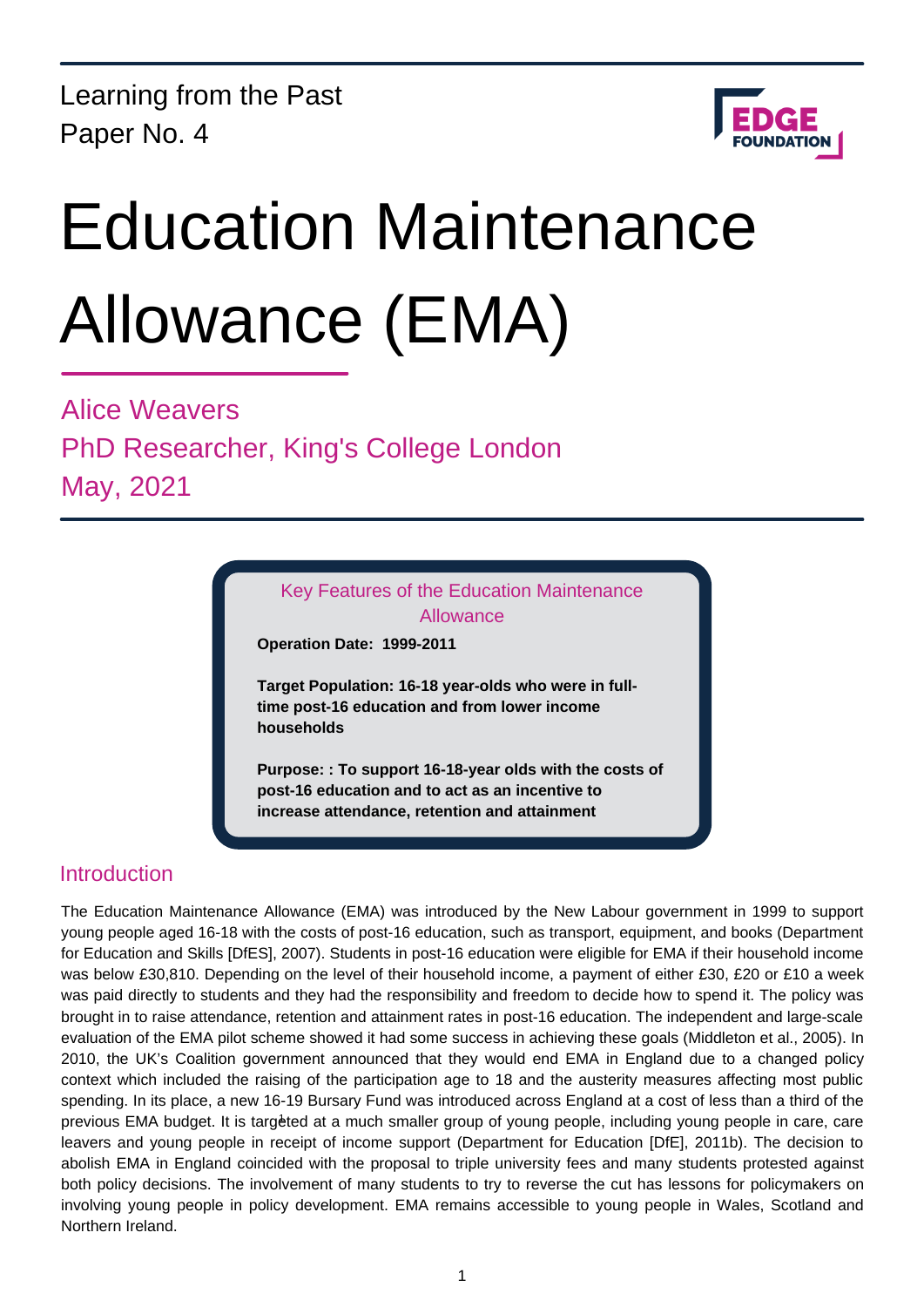# **Context**

The areas of post-16 education and young people's transitions after school were key policy priorities for New Labour. In 1999, the government published a white paper, Learning to Succeed, which outlined several new policies to support young people in post-16 education, including the Connexions service and EMA (Department for Education and Employment [DfEE], 1999). These policies were part of a universal agenda to increase participation, retention and attainment rates in post-16 education among 16-18-year-olds, togetherwith a targeted agenda to tackle social exclusion through reducing the number in this group who were not in education, employment or training (NEET) (DfEE, 1999). EMA was brought in to encourage more young people from lower-income families to stay in education after year 11. Prior to EMA, there was a complex system of financial support through eight different organisations with different criteria depending on the young person's living situation, family background, type of course or education institution (Social Exclusion Unit [SEU], 1999).

A study on the impact of students' income and expenditure on participation in further education in the 1997/98 academic year (Callender, 1999), found that student financial support was unequal and did not sufficiently reach all students who needed it, with less than one in ten students receiving student financial support (from a nationally representative sample of 1,000 students of all ages enrolled on both full- and part-time courses). Furthermore, twothirds of students in the sample had no information about the availability or the eligibility requirements of student support (Callender, 1999). The New Labour government felt the different funding streams were not enough to support some young people to stay in education after age 16 and wanted to make student financial support less complicated through the introduction of EMA (SEU, 1999). EMA was first trialled as a pilot scheme in 1999 to assess if a financial incentive would increase participation, retention and attainment in post-16 education. Several different models were trialled and evaluated before EMA became a national scheme in 2004 after evaluation results showed increased participation and retention rates among the eligible population (Ashworth et al., 2002). At the peak of the scheme in 2009/10, 643,000 young people received EMA (representing nearly half of 16-18 year olds in full-time education in England) at a total cost of £580million (Bolton, 2011).

The Coalition government came into office in May 2010 and in October they announced that EMA would be abolished in England at the end of that academic year (Bolton, 2011). This was one of many funding cuts undertaken as part of a government agenda of austerity to cut public spending in the wake of the global financial crisis. EMA was viewed by government as too expensive (DfE, 2011a) and as having a high 'deadweight' cost, as a result of many students stating they would have stayed in education even without the payments (Britton and Dearden, 2015). Furthermore, the government argued EMA was not needed as an incentive to stay in education, as the school leaving age was due to rise to 18 (House of Commons Education Committee, 2011). EMA was replaced with a new 16-19 Bursary Fund which started in September 2011 and continues today. The new Fund, with a significantly reduced budget, is administered at the discretion of colleges and training providers, who can decide their own schemes within the parameters of the Fund. This differs from EMA which provided direct payments to young people, for which they could apply before opting for a specific post-16 education course or institution. The government set out that the Bursary Fund should be targeted at the most disadvantaged learners who needed financial support for post-16 education, such as young people in care (DfE, 2011b). For other learners from low-income backgrounds, it is up to colleges to decide how to award bursaries and the type of payment that young people will receive.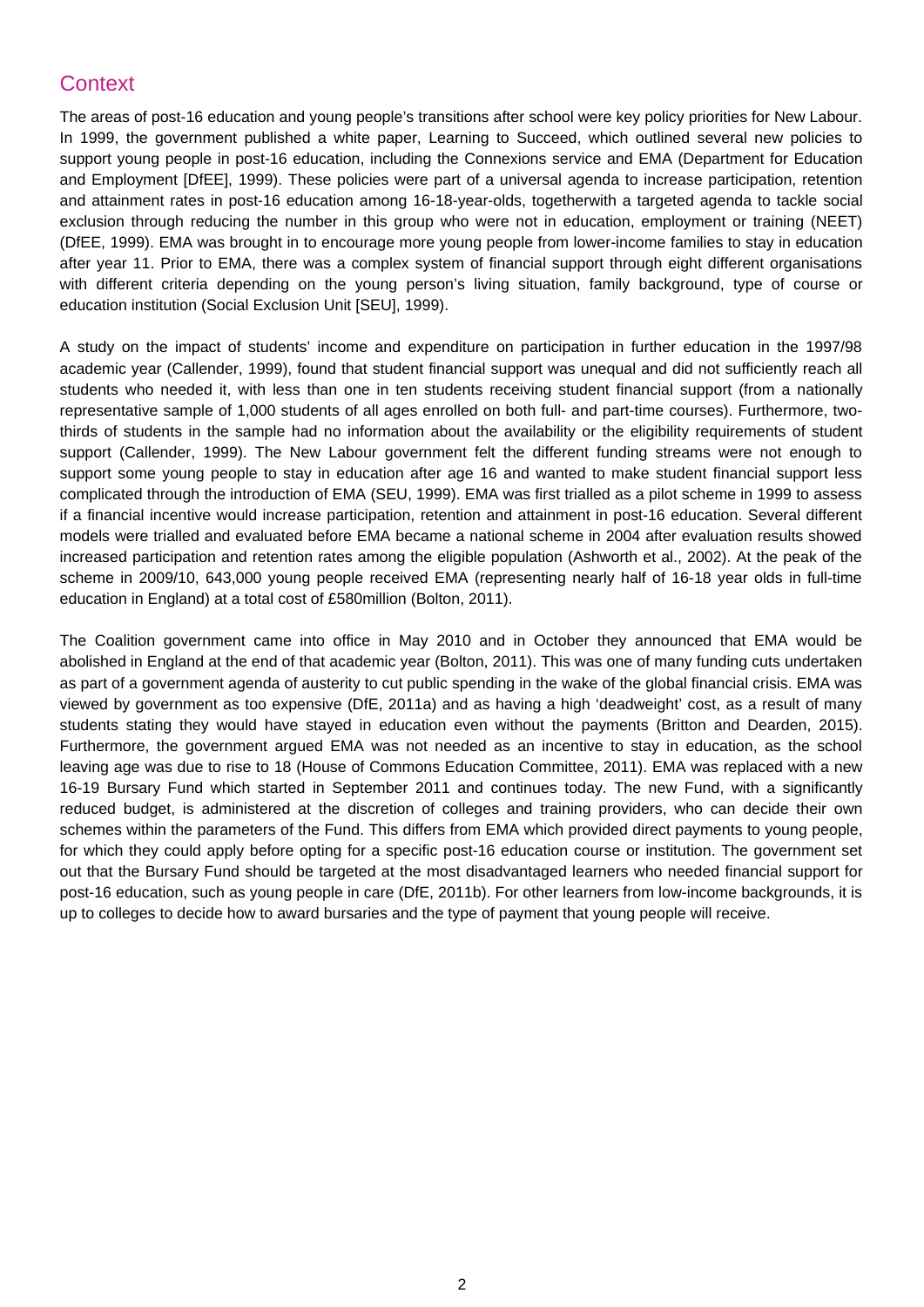### Evaluation

EMA was extensively evaluated by a consortium of external research partners through a large-scale and longitudinal study of the pilot scheme. The evaluation was led by the Centre for Research in Social Policy (CRSP) in partnership with the institute for Fiscal Studies (IFS), the National Centre for Social Research, the National Institute for Careers Education and Counselling, and the Institute for Employment Research (Maguire and Thompson, 2006). The final evaluation report, led by a team from the CRSP and IFS (Middleton et al., 2005), concluded that for eligible 16-yearolds in the pilot areas, participation in full-time education increased by 5.9 percentage points. The retention rate also improved, with EMA increasing the proportion of young people who stayed in education at both age 16 and 17 by 6.1 percentage points. This was even higher for young people from lower-socio economic groups, with the retention rate increasing by 9.1 percentage points (Middleton et al, 2005). The qualitative evaluation, by the National Centre for Social Research (Legard et al, 2001), highlighted young people's views on EMA through in-depth interviews. Researchers found that EMA had a positive impact on achievement as it motivated students to attend classes and hand in assignments on time. It also acted as an incentive for young people who were at risk of dropping out of education (Legard et al., 2001). In addition, research by the IFS found that EMA had a significant impact on increasing participation rates for eligible young people, by 4.5 percentage points for eligible 16 year olds in the first year and by 6.7 percentage points for eligible 17 year olds in two years of further education (Dearden et al., 2009).

Further analysis of the EMA scheme was conducted in relation to an impact evaluation of the 16-19 Bursary Fund to assess the impact of the replacement programme (Britton and Dearden, 2015). The evaluation found that full-time participation of year 12 students who would have been eligible for the maximum EMA award of £30 a week declined by 1.6 percentage points. In addition, Britton and Dearden (2015) conducted a cost-benefit analysis of replacing EMA with the 16-19 Bursary Fund to calculate the costs and benefits to the exchequer. They identified a short-run saving from the reduced cost of the 16-19 Bursary Fund and savings from a drop in student numbers. However, in the longterm, they estimated that the long-term costs from replacing EMA with the Bursary Fund outweighed the immediate savings of the Fund. The long-term cost was calculated by running a simulation under both EMA and the Bursary Fund to estimate the highest education qualification individuals would achieve, their expected lifetime earnings and their tax receipts to the exchequer. They found that lifetime tax receipts at a household level could potentially be reduced under the Bursary Fund due to people receiving less education and as a result, earning less over their lifetime.

The 'deadweight' cost of EMA, cited by the Coalition government as one of the reasons to abolish the scheme in England, came from a survey conducted by the National Foundation for Educational Research (NFER) which found that 12% of students who received EMA said they would have not stayed in education without it (Spielhofer et al., 2010). However, the NFER survey was designed to explore the overall barriers to participation and was not designed as an EMA performance measure. It reported that although finance would only stop 4% of young people (from a sample including young people not in receipt of EMA) from doing what they wanted to do in post-16 education, a quarter of young people felt finance was a constraint on their options. The finding on EMA came from a small sample of young people and the lead author of the NFER study told the House of Commons Education Committee in 2011, that he felt this finding had been misinterpreted by the Coalition Government to justify the decision to abolish EMA (House of Commons Education Committee, 2011). Evidence from the NFER survey, which was not widely publicised, highlighted how different groups of young people felt about EMA, most notably young people with learning difficulties and disabilities and young parents who were much more likely to say they would not have stayed in education without the support from EMA (Spielhofer et al., 2010). EMA remains operational in the UK devolved nations of Scotland, Wales and Northern Ireland where the school leaving age is still age 16. Their continuation of EMA highlights the increasing difference in education policy priorities between the different governments, with England taking its own path with the more limited Bursary Fund. An evaluation of EMA in Wales in the 2013/14 academic year found that EMA is well-established in Wales and helps to reduce the number of young people who are NEET as well as widening participation in further education (Bryer et al., 2014).

The Education Committee also raised the importance of listening to young people's views on EMA. Their inquiry into 16-19 year olds participation in education and training received 700 submissions from young people, parents and education and careers staff on EMA and the impact of abolishing it. Students reported that EMA helped them with the costs of travel, equipment and internet for post-16 education and that without it, they may have to undertake more paid work alongside their courses, thereby reducing the time they have to study (House of Commons Education Committee, 2011).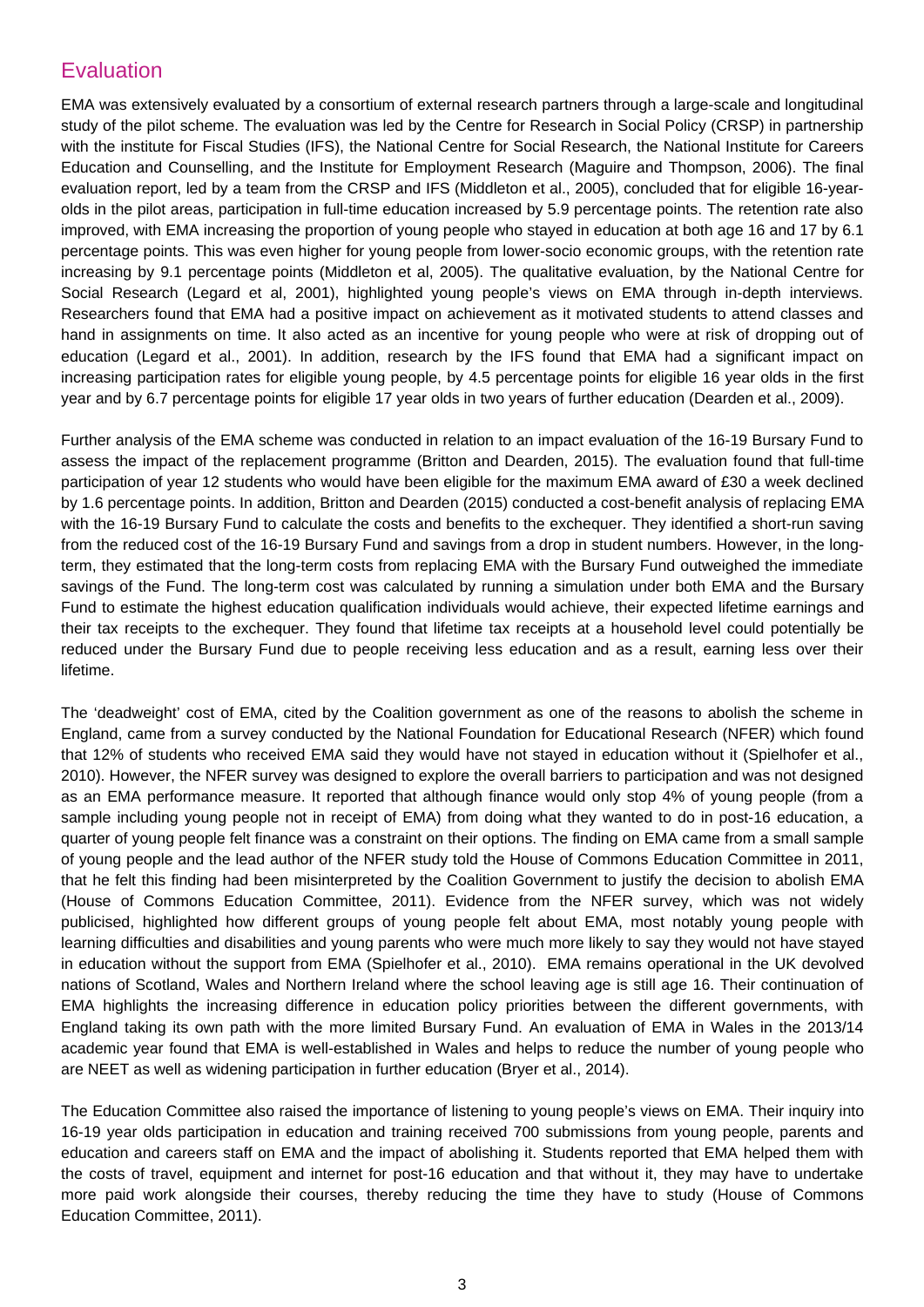The Committee also heard evidence that young people were not properly consulted on the decision to remove EMA and in their conclusions and recommendations, the Committee stated that the delay of the Coalition Government to organise the replacement Bursary Fund left students unable to make informed decisions on their post-16 education options. There was a high-profile campaign by students to save EMA in England, often running alongside the campaign to stop the tripling of tuition fees, but it did not stop the government's decision to abolish the scheme in England.

#### **Conclusion**

EMA remains a popular policy with young people, as shown by its continuation in Scotland, Wales and Northern Ireland, and it has been shown through robust evaluation evidence to have a positive impact on post-16 education participation and retention rates among young people from lower-income families. However, these positive results were not enough to secure the future of the policy in England in the context of budget cuts under austerity. Although the post-16 education landscape has changed over the last decade in England, EMA still has important lessons for policymakers on the importance of listening to young people's views on policy, understanding how policy impacts differently positioned young people, and the need for a fair system of financial support for post-16 education costs. In the context of the pandemic, these lessons are more important than ever.

Through the evaluation of the EMA pilot, Education Committee evidence and youth-led action through protests and campaigns, many young people shared how important and valuable EMA was for helping with the costs of post-16 education. Youth-led campaigns to save EMA were an example of youth-led action in policy and although the Coalition government's youth strategy stated that young people had the right to have a say on decisions which affect them (HM Government, 2011), their voices were not heard on the importance of EMA to young people in England. The evaluation also raises the importance for governments to explore how differently positioned groups of young people are affected by a change in policy. The evaluation highlighted how EMA particularly helped different groups of young people, such as young people with disabilities and young people from lower socio-economic groups. As policy continues to adapt to the implications of the pandemic on educational opportunities and looks towards a postpandemic context, it is important to understand how different groups of young people have been affected. For example, recent research findings from the Sutton Trust highlight that disadvantaged pupils have suffered the most due to disruption caused by the pandemic (The Sutton Trust, 2021). Consequently, any decisions around funding for disadvantaged pupils must be strongly evidence based and include their voices in the development of policy to understand the financial barriers or challenges they face in different post-16 education courses.

Finally, many young people still face extra costs to their learning in post-16 education, particularly on vocational courses which require specialist equipment or work placement expenses, which cannot solely be met through existing Bursary Fund provision. For example, a government consultation on the new T Level qualifications found that young people raised concerns about the costs and transport access to industry placements which are a requirement of the new courses (DfE, 2018). The pandemic has highlighted the issue of extra costs in education, with many students not having access to their own computers or internet at home to study remotely. The Bursary Fund does not reach as many students as EMA and as funding is decided and arranged by colleges, it echoes the pre-EMA policy context of uneven financial support which is not clear or accessible to all students who may need it. A discretionary, uneven and inconsistent form of funding in England, to support full-time post-16- learners, specifically young people from disadvantaged and low income backgrounds, is currently failing their needs.